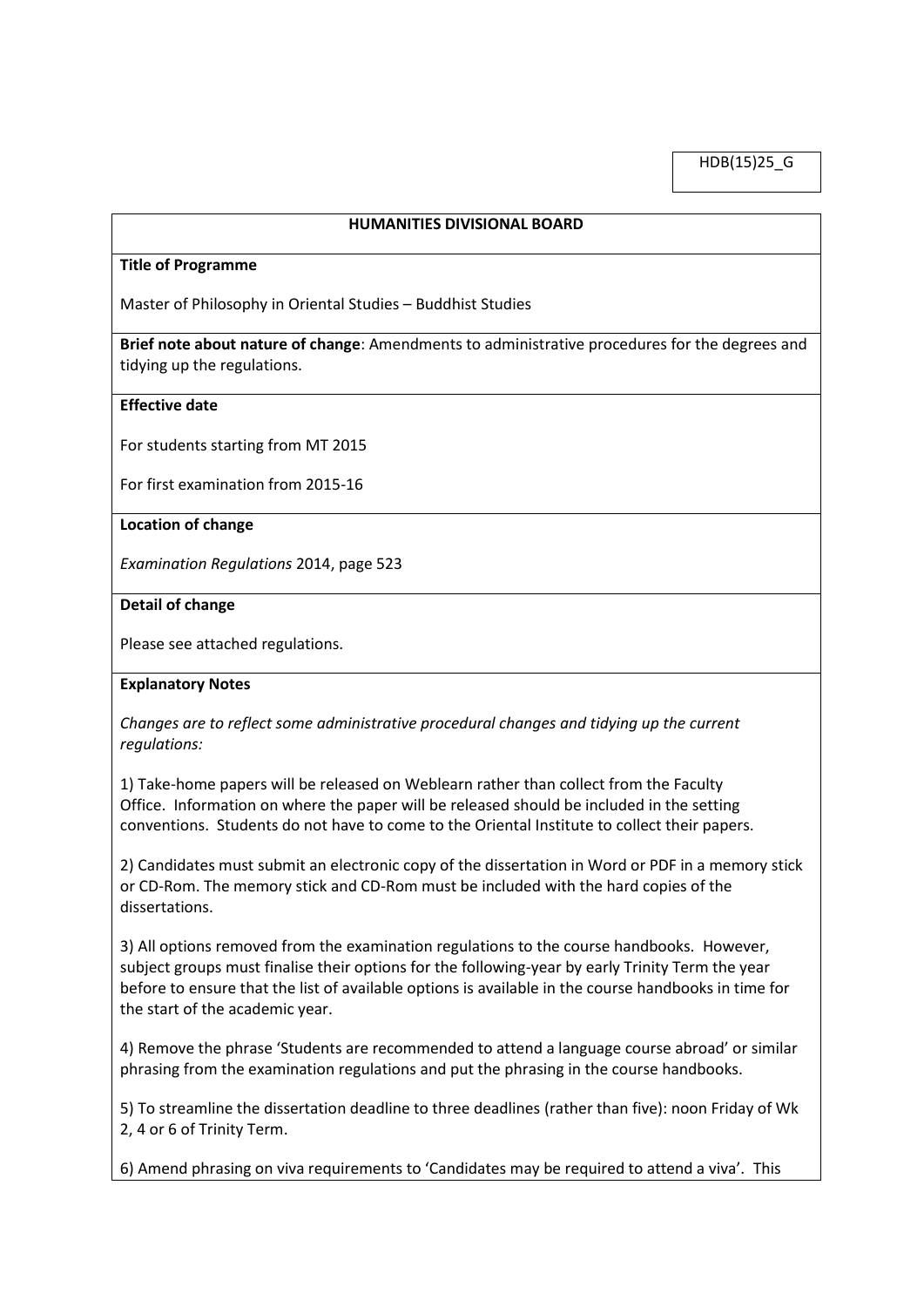means that unless informed 2-3 days beforehand, candidates can assume that they are not required to attend a viva.

7) Removing some information like dissertation submission to the general regulations rather than under individual degrees so that information is only available at one place.